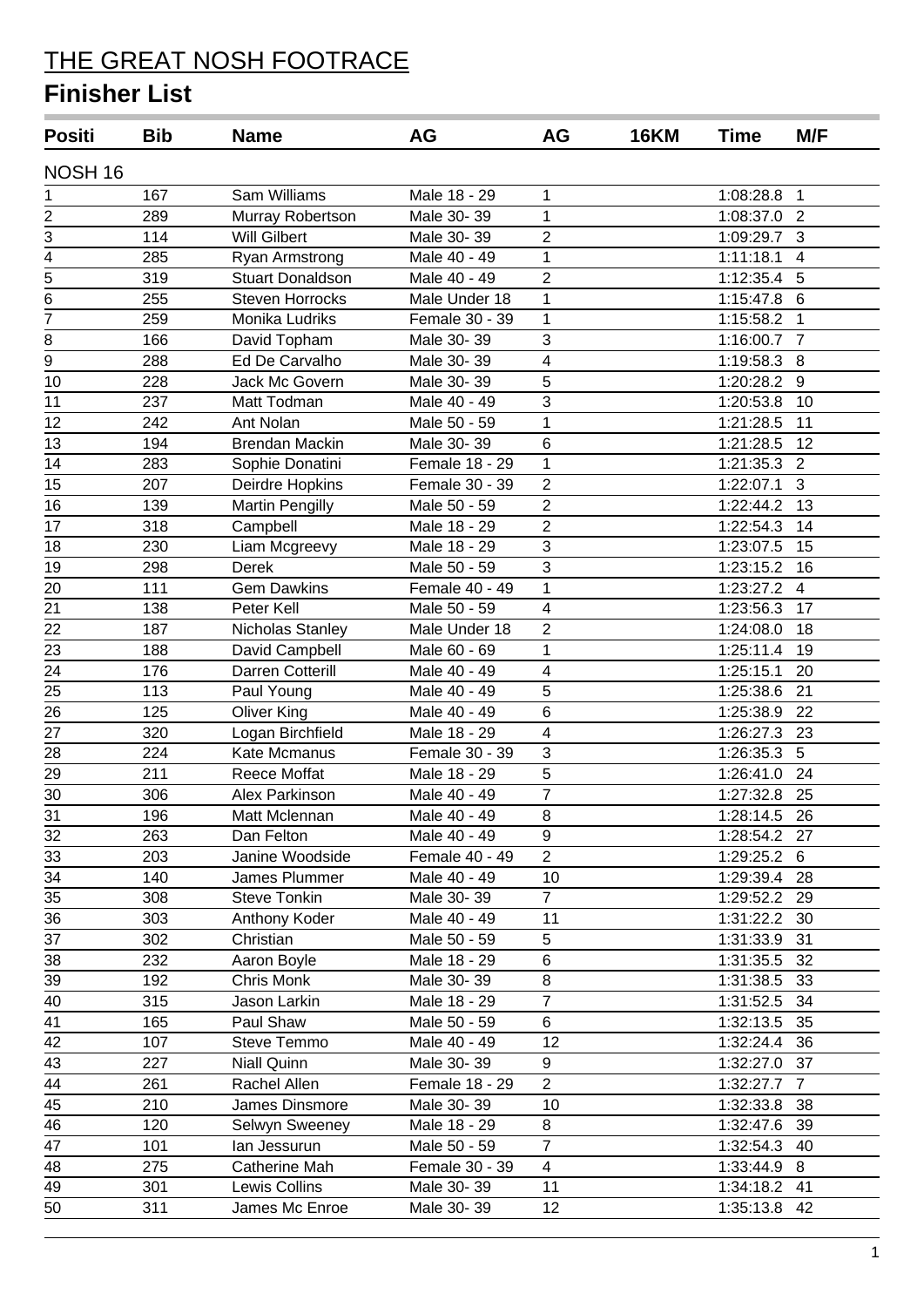| <b>Positi</b>   | <b>Bib</b> | <b>Name</b>              | AG             | AG                      | <b>16KM</b> | <b>Time</b>  | M/F |
|-----------------|------------|--------------------------|----------------|-------------------------|-------------|--------------|-----|
| 51              | 250        | Victoria Davies          | Female 40 - 49 | 3                       |             | 1:35:23.2    | 9   |
| 52              | 195        | James Harrison           | Male 40 - 49   | 13                      |             | 1:35:26.0    | 43  |
| 53              | 247        | <b>Matt Bayliss</b>      | Male 40 - 49   | 14                      |             | 1:35:43.0    | 44  |
| 54              | 249        | Ross Jackson             | Male 40 - 49   | 15                      |             | 1:35:43.7    | 45  |
| 55              | 219        | Aoidhan Quinn            | Male 30-39     | 13                      |             | 1:35:55.8    | 46  |
| 56              | 272        | <b>Russell Pattison</b>  | Male 40 - 49   | 16                      |             | 1:36:09.3    | 47  |
| 57              | 217        | <b>Wray Butler</b>       | Male 30-39     | 14                      |             | 1:36:18.0    | 48  |
| 58              | 159        | <b>Matt Meakin</b>       | Male 40 - 49   | 17                      |             | 1:36:20.6    | 49  |
| 59              | 215        | Dave Butler              | Male 30-39     | 15                      |             | 1:36:24.6    | 50  |
| 60              | 213        | <b>Stephen Collins</b>   | Male 30-39     | 16                      |             | 1:37:11.7    | 51  |
| 61              | 127        | <b>Christopher Smith</b> | Male 40 - 49   | 18                      |             | 1:37:58.9    | 52  |
| 62              | 191        | Rob Bell                 | Male 30-39     | 17                      |             | 1:38:07.6    | 53  |
| 63              | 280        | Jake Watt                | Male 40 - 49   | 19                      |             | 1:38:39.8    | 54  |
| 64              | 231        | Caoimhe Ohagan           | Female 18 - 29 | 3                       |             | 1:38:43.3    | 10  |
| 65              | 202        | Nicola Bodor             | Female 40 - 49 | $\overline{\mathbf{4}}$ |             | 1:38:44.5    | 11  |
| 66              | 102        | Henry Holmes             | Male 50 - 59   | 8                       |             | 1:38:45.7    | 55  |
| 67              | 190        | <b>Andrew Cavill</b>     | Male 40 - 49   | 20                      |             | 1:38:53.2    | 56  |
| 68              | 287        | Ben Hackenberg           | Male 30-39     | 18                      |             | 1:39:21.2    | 57  |
| 69              | 286        | Letarcia Hurt            | Female 18 - 29 | $\overline{\mathbf{4}}$ |             | 1:39:22.4    | 12  |
| 70              | 204        | Howard                   | Male 50 - 59   | 9                       |             | 1:39:56.3    | 58  |
| 71              | 112        | Matthew Faulkner         | Male 40 - 49   | 21                      |             | 1:40:10.7    | 59  |
| 72              | 260        | Shane KELLY              | Male 30-39     | 19                      |             | 1:41:03.5    | 60  |
| 73              | 141        | Katherine                | Female 50 - 59 | 1                       |             | 1:41:52.2    | 13  |
| 74              | 162        | Chloe Meyer              | Female 30 - 39 | 5                       |             | 1:42:07.4    | 14  |
| 75              | 118        | Saffron Sweeney          | Female 40 - 49 | 5                       |             | 1:42:20.9    | 15  |
| 76              | 313        | Josef Rozkydal           | Male 40 - 49   | 22                      |             | 1:42:48.0    | 61  |
| 77              | 185        | Kathryn Vaughan          | Female 40 - 49 | 6                       |             | 1:42:49.3    | 16  |
| 78              | 180        | Henry Kocatekin          | Male 18 - 29   | 9                       |             | 1:43:16.1    | 62  |
| 79              | 157        | Shaun Devine             | Male 40 - 49   | 23                      |             | 1:43:26.3    | 63  |
| 80              | 238        | Fiona Todman             | Female 30 - 39 | 6                       |             | 1:44:20.0    | 17  |
| 81              | 168        | Andrew LEE               | Male 30-39     | 20                      |             | 1:44:34.1    | 64  |
| $\overline{82}$ | 295        | <b>Rohan Stewart</b>     | Male 50 - 59   | 10                      |             | 1:44:42.3    | 65  |
| 83              | 209        | Lauren Burke             | Female 30 - 39 | 7                       |             | 1:45:21.2    | -18 |
| 84              | 253        | <b>Phill Deer</b>        | Male 60 - 69   | $\overline{2}$          |             | 1:47:16.8    | 66  |
| 85              | 205        | Adam Squire              | Male 50 - 59   | 11                      |             | 1:47:25.3    | 67  |
| 86              | 103        | <b>Breckon Jones</b>     | Male 40 - 49   | 24                      |             | 1:47:49.4    | 68  |
| 87              | 297        | Michael Free             | Male 50 - 59   | 12                      |             | 1:48:07.5    | 69  |
| 88              | 109        | Sarah Green              | Female 50 - 59 | 2 <sup>1</sup>          |             | 1:48:24.7    | 19  |
| 89              | 161        | <b>Toby Cumming</b>      | Male 40 - 49   | 25                      |             | 1:48:33.5    | 70  |
| 90              | 310        | <b>Stuart Reeve</b>      | Male 50 - 59   | 13                      |             | 1:48:55.4    | 71  |
| 91              | 265        | Mark Hodgson             | Male 50 - 59   | 14                      |             | 1:48:58.9    | 72  |
| 92              | 160        | Melanie Zeppel           | Female 40 - 49 | $\overline{7}$          |             | 1:49:20.9    | 20  |
| 93              | 252        | Tanya Deer               | Female 60 - 69 | $\mathbf{1}$            |             | 1:49:52.6    | 21  |
| 94              | 201        | Christopher Kocx         | Male 18 - 29   | 10                      |             | 1:50:24.9    | 73  |
| 95              | 135        | Lucy                     | Female 40 - 49 | 8                       |             | 1:51:06.4    | 22  |
| 96              | 134        | Sophie Town              | Female 40 - 49 | 9                       |             | 1:51:06.5    | -23 |
| 97              | 314        | Graham Latta             | Male 60 - 69   | 3                       |             | 1:51:14.7    | -74 |
| 98              | 300        | Wendy Boyd               | Female 40 - 49 | 10                      |             | 1:52:00.0 24 |     |
| 99              | 299        | Francina Wade            | Female 40 - 49 | 11                      |             | 1:52:00.3    | 25  |
| 100             | 309        | Daniel Gorshenin         | Male 30-39     | 21                      |             | 1:52:16.0    | 75  |
| 101             | 218        | Melissa Joseph           | Female 40 - 49 | 12                      |             | 1:52:28.9    | 26  |
| 102             | 317        | Deb Miller               | Female 50 - 59 | 3                       |             | 1:52:31.7 27 |     |
|                 |            |                          |                |                         |             |              |     |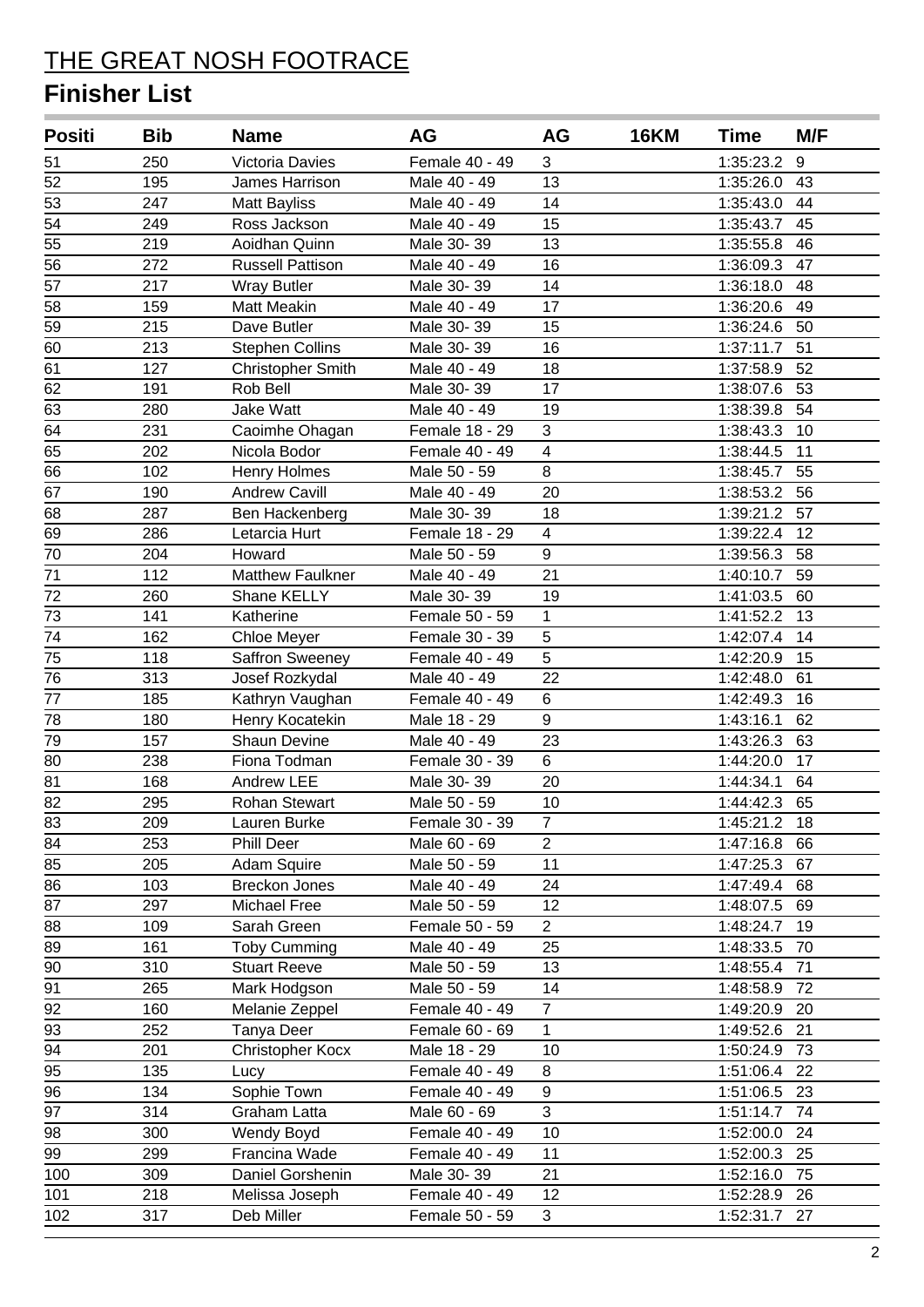| <b>Positi</b> | <b>Bib</b> | <b>Name</b>             | AG             | AG                      | <b>16KM</b> | Time         | M/F |
|---------------|------------|-------------------------|----------------|-------------------------|-------------|--------------|-----|
| 103           | 175        | Lesley Mason            | Female 40 - 49 | 13                      |             | 1:52:38.2    | 28  |
| 104           | 271        | <b>Bryan Mcguire</b>    | Male 40 - 49   | 26                      |             | 1:52:38.4    | 76  |
| 105           | 262        | Pelin Ersoy             | Female 18 - 29 | 5                       |             | 1:52:54.8    | 29  |
| 106           | 148        | Kim Lange               | Female 50 - 59 | $\overline{\mathbf{4}}$ |             | 1:52:56.2 30 |     |
| 107           | 119        | Paul Sweeney            | Male 50 - 59   | 15                      |             | 1:54:00.3    | 77  |
| 108           | 239        | Celeste Hulme           | Female 30 - 39 | 8                       |             | 1:54:19.3    | 31  |
| 109           | 291        | Lisa                    | Female 50 - 59 | $\overline{5}$          |             | 1:55:13.9    | 32  |
| 110           | 193        | <b>Michal Vesely</b>    | Male 40 - 49   | 27                      |             | 1:55:39.5    | 78  |
| 111           | 129        | Warren Aronstan         | Male 40 - 49   | 28                      |             | 1:56:00.9    | 79  |
| 112           | 267        | <b>Guy Maguire</b>      | Male 60 - 69   | $\overline{4}$          |             | 1:56:12.2    | 80  |
| 113           | 284        | Anthony Feehan          | Male 18 - 29   | 11                      |             | 1:56:12.9    | 81  |
| 114           | 206        | Rochelle Cox            | Female 40 - 49 | 14                      |             | 1:56:37.1    | 33  |
| 115           | 133        | Clare Bacon             | Female 30 - 39 | 9                       |             | 1:57:38.1    | 34  |
| 116           | 200        | Peter Steuerwald        | Male 40 - 49   | 29                      |             | 1:57:58.2    | 82  |
| 117           | 158        | Melissa Watt            | Female 40 - 49 | 15                      |             | 1:58:02.5    | 35  |
| 118           | 312        | Andrew Chapple          | Male 50 - 59   | 16                      |             | 1:59:39.7    | 83  |
| 119           | 156        | Marcus Ivers            | Male 40 - 49   | 30                      |             | 1:59:48.8    | 84  |
| 120           | 181        | Cam Thomson             | Male 50 - 59   | 17                      |             | 1:59:59.2 85 |     |
| 121           | 234        | Jason Kane              | Male 18 - 29   | 12                      |             | 2:02:09.5    | 86  |
| 122           | 177        | Diane Cotterill         | Female 40 - 49 | 16                      |             | 2:02:19.2    | 36  |
| 123           | 305        | <b>Gary Gill</b>        | Male 60 - 69   | 5                       |             | 2:02:21.3    | 87  |
| 124           | 122        | Daniel Martin           | Male 40 - 49   | 31                      |             | 2:02:47.1    | 88  |
| 125           | 316        | Ada Cajal               | Female 30 - 39 | 10                      |             | 2:03:21.8    | 37  |
| 126           | 154        | Maree SCULLY            | Female 40 - 49 | 17                      |             | 2:04:35.9    | 38  |
| 127           | 212        | Mark O'connor           | Male 40 - 49   | 32                      |             | 2:04:39.4    | 89  |
| 128           | 235        | <b>Marion Kennedy</b>   | Female 50 - 59 | 6                       |             | 2:05:24.8    | 39  |
| 129           | 270        | Sara Dobias             | Female 40 - 49 | 18                      |             | 2:05:27.1    | 40  |
| 130           | 132        | Nadene Moore            | Female 40 - 49 | 19                      |             | 2:05:30.5    | 41  |
| 131           | 179        | Kate Kocatekin          | Female 50 - 59 | $\overline{7}$          |             | 2:05:30.8    | 42  |
| 132           | 294        | PHIL Kennedy            | Male 60 - 69   | 6                       |             | 2:05:33.4    | 90  |
| 133           | 246        | Nikki Curtin            | Female 60 - 69 | $\overline{2}$          |             | 2:05:41.1    | 43  |
| 134           | 304        | David Mcghee            | Male 50 - 59   | 18                      |             | 2:07:22.3    | 91  |
| 135           | 268        | <b>Kerrie Gibbs</b>     | Female 60 - 69 | 3                       |             | 2:08:17.1    | 44  |
| 136           | 186        | Anne Newman             | Female 60 - 69 | $\overline{4}$          |             | 2:09:15.6    | 45  |
| 137           | 254        | Samantha                | Female 50 - 59 | 8                       |             | 2:09:39.7    | 46  |
| 138           | 240        | Maddie Mckillop         | Female 40 - 49 | 20                      |             | 2:09:39.9    | 47  |
| 139           | 296        | Athina Sclavenitis      | Female 50 - 59 | 9                       |             | 2:10:43.1    | 48  |
| 140           | 258        | Deborah                 | Female 50 - 59 | 10                      |             | 2:11:40.4    | 49  |
| 141           | 155        | Carolyn Pope            | Female 50 - 59 | 11                      |             | 2:11:58.7    | 50  |
| 142           | 172        | Andrew                  | Male 30-39     | 22                      |             | 2:12:06.7    | 92  |
| 143           | 307        | Laurence Mosley         | Male 50 - 59   | 19                      |             | 2:12:17.0    | 93  |
| 144           | 290        | <b>Margaret Collins</b> | Female 50 - 59 | 12                      |             | 2:12:18.9    | 51  |
| 145           | 182        | <b>Katy Morriss</b>     | Female 50 - 59 | 13                      |             | 2:14:32.9    | 52  |
| 146           | 178        | Leanne Perkins          | Female 40 - 49 | 21                      |             | 2:15:22.5    | 53  |
| 147           | 198        | <b>Garry Williams</b>   | Male 60 - 69   | $\overline{7}$          |             | 2:18:43.7    | 94  |
| 148           | 149        | Adele Walker            | Female 30 - 39 | 11                      |             | 2:23:18.0    | 54  |
| 149           | 282        | Keith Tonkin            | Male 60 - 69   | 8                       |             | 2:24:32.9    | 95  |
| 150           | 199        | Aichlinn Trainor        | Female 30 - 39 | 12                      |             | 2:24:36.7    | 55  |
| 151           | 248        | Alex Whitworth          | M80+           | $\mathbf{1}$            |             | 2:26:39.8    | 96  |
| 152           | 273        | Daniel Hill             | Male 18 - 29   | 13                      |             | 2:28:06.5    | 97  |
| 153           | 279        | Loretta Burke           | Female 40 - 49 | 22                      |             | 2:29:37.2    | 56  |
| 154           | 115        | <b>Bernie Mccarthy</b>  | Male 50 - 59   | 20                      |             | 2:29:49.4    | 98  |
|               |            |                         |                |                         |             |              |     |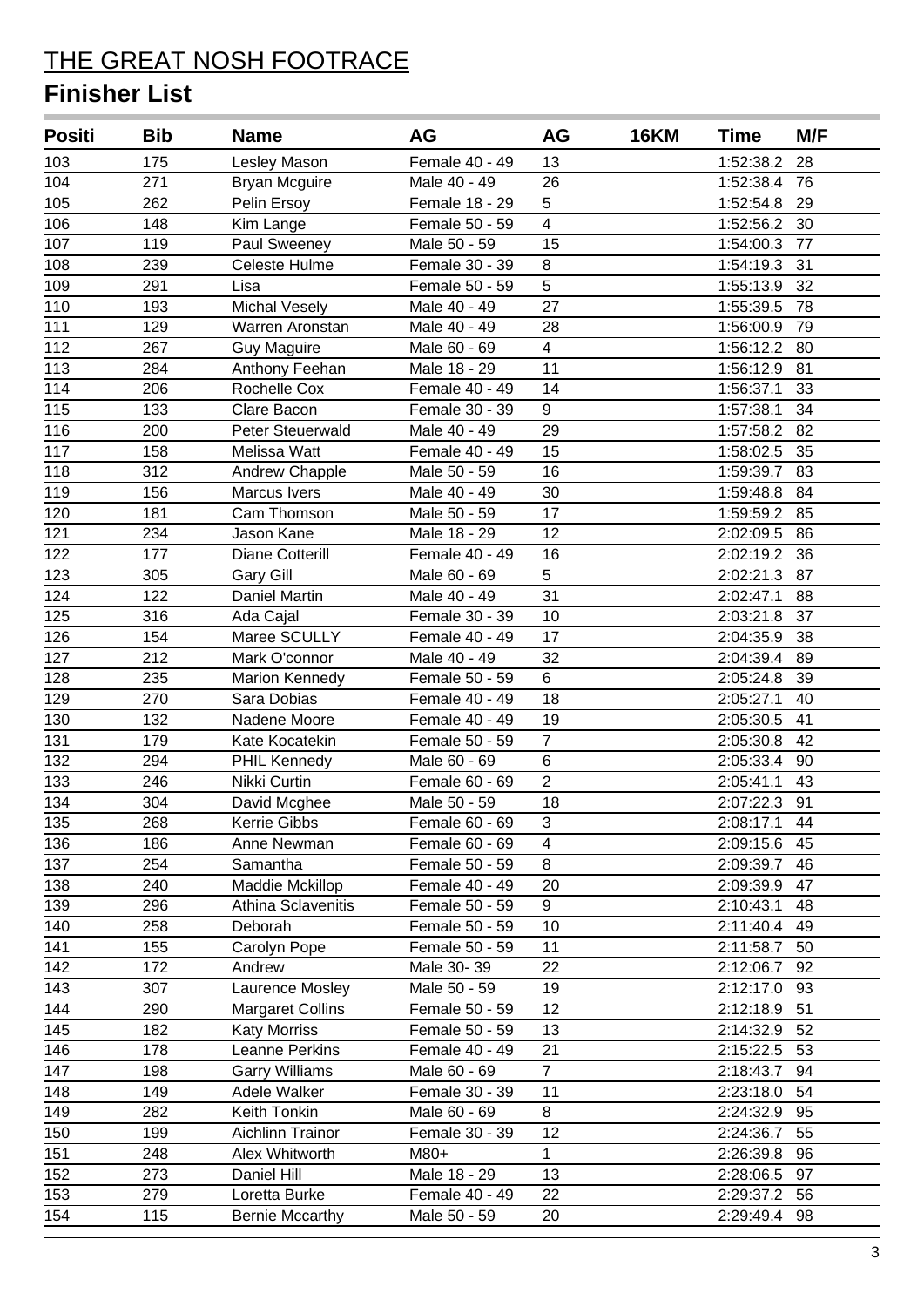| <b>Positi</b>           | <b>Bib</b> | <b>Name</b>              | AG              | AG                      | <b>16KM</b> | <b>Time</b>  | M/F            |
|-------------------------|------------|--------------------------|-----------------|-------------------------|-------------|--------------|----------------|
| 155                     | 241        | Lesley Graham            | Female 50 - 59  | 14                      |             | 2:30:42.6    | 57             |
| 156                     | 245        | Peter Hibberd            | Male 60 - 69    | 9                       |             | 2:31:24.2    | 99             |
| 157                     | 257        | Lesley Maher             | Female 60 - 69  | 5                       |             | 2:34:44.2    | 58             |
| 158                     | 173        | Hannah                   | Female 18 - 29  | $\overline{6}$          |             | 2:36:10.7    | 59             |
| 159                     | 278        | Skye Azzopardi           | Female 18 - 29  | $\overline{7}$          |             | 2:39:21.5    | 60             |
| 160                     | 233        | Marc Feehan              | Male 18 - 29    | 14                      |             | 2:39:25.4    | 100            |
| 161                     | 243        | <b>Kirsty Bruce</b>      | Female 40 - 49  | 23                      |             | 2:52:31.5    | 61             |
| 162                     | 244        | Jackie Batchelor         | Female 60 - 69  | 6                       |             | 2:54:04.4    | 62             |
| 163                     | 145        | Rachael King             | Female 50 - 59  | 15                      |             | 2:55:33.9    | 63             |
| NOSH <sub>22</sub>      |            |                          |                 |                         |             |              |                |
| 1                       | 538        | Alex Bate                | Male Under 40   | 1                       | 1:07:46.3   | 1:40:58.0    | $\overline{1}$ |
| $\overline{\mathbf{c}}$ | 556        | Ewan Horsburgh           | Male Over 40    | $\mathbf{1}$            | 1:09:22.4   | 1:43:25.9    | $\overline{2}$ |
| 3                       | 598        | David Le                 | Male Over 40    | $\overline{2}$          | 1:10:19.1   | 1:44:07.0    | $\overline{3}$ |
| $\overline{4}$          | 574        | <b>Colm Connolly</b>     | Male Over 40    | $\overline{3}$          | 1:12:40.8   | 1:47:29.5    | $\overline{4}$ |
| 5                       | 565        | Damian Smith             | Male Over 40    | $\overline{\mathbf{4}}$ | 1:12:17.1   | 1:49:58.4    | 5              |
| $\overline{6}$          | 548        | Marc Person              | Male Over 40    | $\overline{5}$          | 1:13:43.0   | 1:51:27.2 6  |                |
| $\overline{7}$          | 534        | Harry Morton             | Male Under 40   | $\overline{2}$          | 1:15:35.4   | 1:52:32.2    | $\overline{7}$ |
| 8                       | 575        | <b>Glenn Horrocks</b>    | Male Over 40    | 6                       | 1:14:00.2   | 1:54:03.4 8  |                |
| 9                       | 544        | Hugh                     | Male Under 40   | $\overline{3}$          | 1:16:49.7   | 1:54:44.2 9  |                |
| 10                      | 587        | <b>Trent Larcombe</b>    | Male Over 40    | $\overline{7}$          | 1:21:21.0   | 2:00:12.4    | 10             |
| 11                      | 559        | Guenter                  | Male Over 40    | 8                       | 1:20:56.6   | 2:00:36.8    | 11             |
| 12                      | 529        | Daniel Toole             | Male Over 40    | $\overline{9}$          | 1:21:28.1   | 2:01:19.2    | 12             |
| 13                      | 515        | Daniel Clare             | Male Under 40   | $\overline{\mathbf{4}}$ | 1:21:51.5   | 2:01:32.4    | 13             |
| 14                      | 551        | <b>Toby Driscoll</b>     | Male Over 40    | 10                      | 1:21:37.3   | 2:05:16.8    | 14             |
| 15                      | 578        | Duncan Cooke             | Male Over 40    | 11                      | 1:26:04.8   | 2:05:46.6    | 15             |
| 16                      | 547        | <b>Toby Topham</b>       | Male Under 40   | $\overline{5}$          | 1:25:39.5   | 2:06:00.6    | 16             |
| 17                      | 591        | <b>Michael Buttigieg</b> | Male Over 40    | 12                      | 1:25:44.2   | 2:07:46.8    | 17             |
| 18                      | 519        | Georgina Beech           | Female Under 40 | $\mathbf{1}$            | 1:26:08.6   | 2:07:49.9    | $\mathbf{1}$   |
| 19                      | 606        | Philip Murphy            | Male Over 40    | 13                      | 1:27:22.9   | 2:09:55.1    | 18             |
| 20                      | 596        | Paul Darmanin            | Male Under 40   | 6                       | 1:27:52.4   | 2:13:51.1    | 19             |
| $\overline{21}$         | 558        | Bern Ward                | Male Over 40    | 14                      | 1:29:09.3   | 2:15:19.6    | 20             |
| 22                      | 582        | <b>NICOLE</b>            | Female Over 40  | $\mathbf{1}$            | 1:33:47.6   | 2:15:38.4    | $\sqrt{2}$     |
| 23                      | 589        | Conor Murtagh            | Male Under 40   | $\overline{7}$          | 1:32:51.3   | 2:17:48.1    | 21             |
| 24                      | 532        | Johan Bloem              | Male Over 40    | 15                      | 1:32:56.2   | 2:20:00.1    | 22             |
| 25                      | 501        | <b>CRAIG Anderton</b>    | Male Over 40    | 16                      | 1:32:55.9   | 2:20:16.4    | 23             |
| 26                      | 528        | Anita Naudet             | Female Over 40  | $\overline{2}$          | 1:34:57.2   | 2:21:06.2 3  |                |
| 27                      | 572        | <b>Greta Donnelley</b>   | Female Over 40  | 3                       | 1:34:59.6   | 2:21:07.1    | $\overline{4}$ |
| 28                      | 590        | Kim Loane                | Male Over 40    | 17                      | 1:33:53.3   | 2:21:36.1    | 24             |
| 29                      | 595        | Venn Hardy               | Male Over 40    | 18                      | 1:33:48.4   | 2:21:47.2    | 25             |
| 30                      | 517        | Jimmy Meggison           | Male Under 40   | 8                       | 1:34:53.7   | 2:22:24.8    | 26             |
| 31                      | 546        | Rhian Saunsbury          | Female Under 40 | $\overline{2}$          | 1:34:30.7   | 2:24:07.5 5  |                |
| 32                      | 581        | Ben James                | Male Over 40    | 19                      | 1:33:54.3   | 2:25:16.4    | 27             |
| 33                      | 557        | Andy Williams            | Male Under 40   | 9                       | 1:36:25.7   | 2:27:42.7 28 |                |
| 34                      | 569        | <b>Huw Griffiths</b>     | Male Over 40    | 20                      | 1:36:25.4   | 2:27:43.7 29 |                |
| 35                      | 584        | Tamara Madden            | Female Over 40  | $\overline{4}$          | 1:38:36.8   | 2:28:03.2 6  |                |
| 36                      | 600        | Jason Winsbury           | Male Over 40    | 21                      | 1:39:36.0   | 2:28:04.4    | 30             |
| 37                      | 527        | Alan Gibson              | Male Over 40    | 22                      | 1:38:33.7   | 2:29:06.6    | 31             |
| 38                      | 516        | Lou Evans                | Female Over 40  | 5                       | 1:38:10.2   | 2:30:38.6    | $\overline{7}$ |
| 39                      | 599        | Millerine Brikker        | Female Over 40  | 6                       | 1:42:46.0   | 2:31:10.5    | 8              |
| 40                      | 521        | <b>Branislav Bodnar</b>  | Male Under 40   | 10                      | 1:43:39.0   | 2:32:11.6    | -32            |
| 41                      | 520        | NIKOLA Ducova            | Female Under 40 | 3                       | 1:43:40.7   | 2:32:11.8 9  |                |